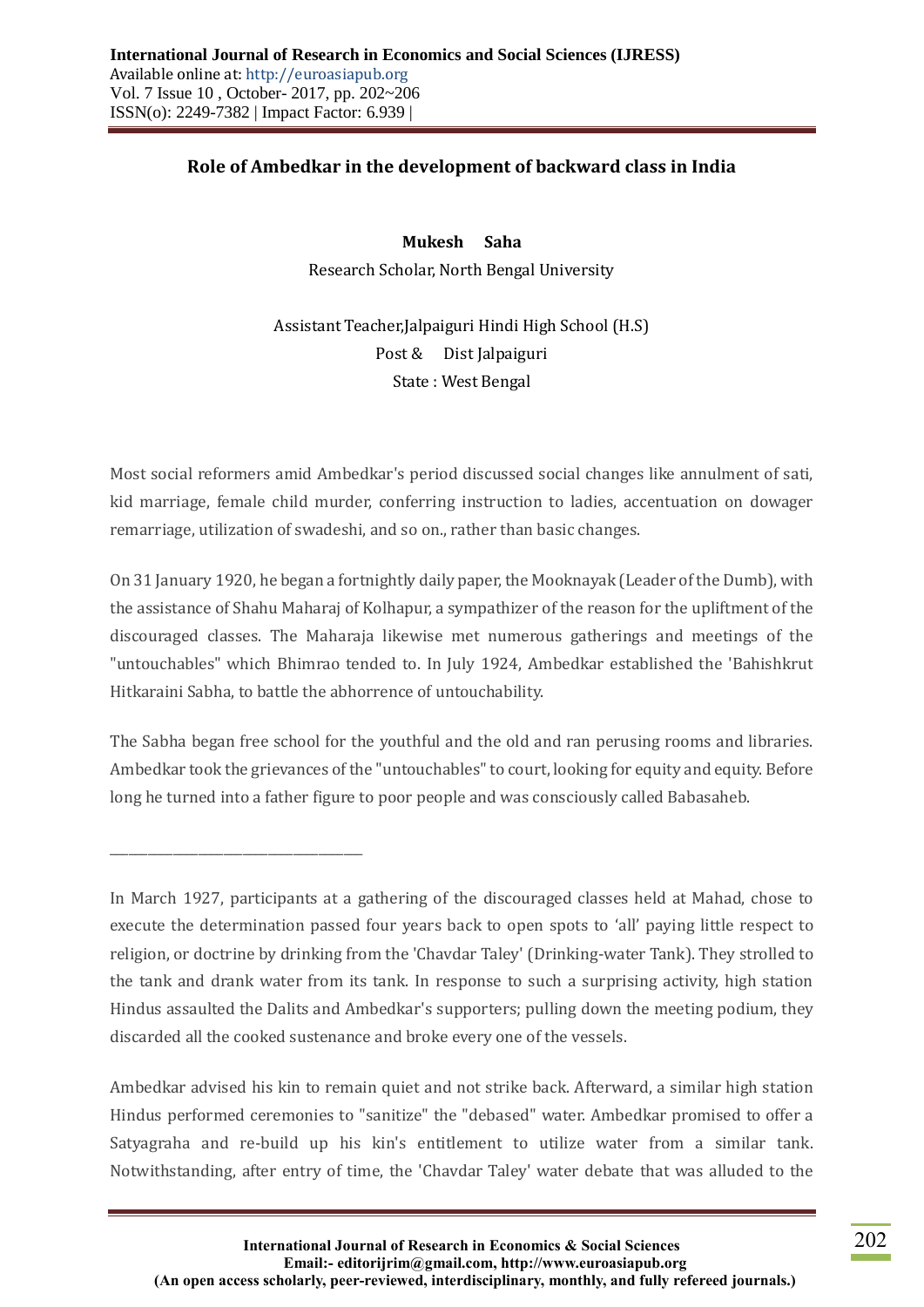\_\_\_\_\_\_\_\_\_\_\_\_\_\_\_\_\_\_\_\_\_\_\_\_\_\_\_\_\_\_\_\_\_\_\_\_\_\_\_\_

Bombay High Court (1927) articulated its last decision for the discouraged classes.

On 25 December that year, thousands reacted to Ambedkar's call. Speaker after speaker talked, interests rose and the immense social event sat tight for the Satyagraha in the first place. The Satyagraha was conceded when the issue was alluded to the court.

Toward the finish of gathering, a duplicate of the Manusmriti, the well established code of the Hindus that offered ascend to the station framework, was ceremoniously singed. In a thundering voice, Ambedkar requested in its place another smriti, a law code that is without all social stratification. This demonstration sent shockwaves all through the country, all the more so among the high rank Hindus.

By chance, Ambedkar settled on the questionable choice to co-work with the all British Simon Commission that was to investigate setting up a capable Indian Government in India in 1929. The Congress chose to blacklist the Commission and drafted its variant of a constitution with the expectation of complimentary India.

The Congress variant made no provisions for the discouraged classes. Ambedkar turned out to be more wary of the Congress' sense of duty regarding shield the privileges of the discouraged classes. He squeezed for a different electorate for the discouraged classes. At the point when a different electorate (collective honor) was declared for the discouraged classes, Gandhiji went on a 'quick onto passing' against this choice. Pioneers hurried to Ambedkar to drop his program. Ambedkar held counter quick, however did not clasp under the monstrous weight from the Gandhians and others.

In outcome, on 24 September 1932, Ambedkar and Gandhiji marked the Poona Pact. As indicated by the agreement, the different electorate request was supplanted with unique concessions like 'held seats' in the local administrative congregations and Central Council of States. It was a noteworthy trade off that Ambedkar was constrained to make, as he regretted later on.

As a major aspect of his political movement, Ambedkar set up the Independent Labor Party in August 1936 to challenge decisions in the Bombay territory. The British government held races at the common level in 1937. On 17 February 1937, Ambedkar and a considerable lot of his hopefuls won with a pounding greater part, despite genuine opposition from potential opponents having a place with Congress and different gatherings.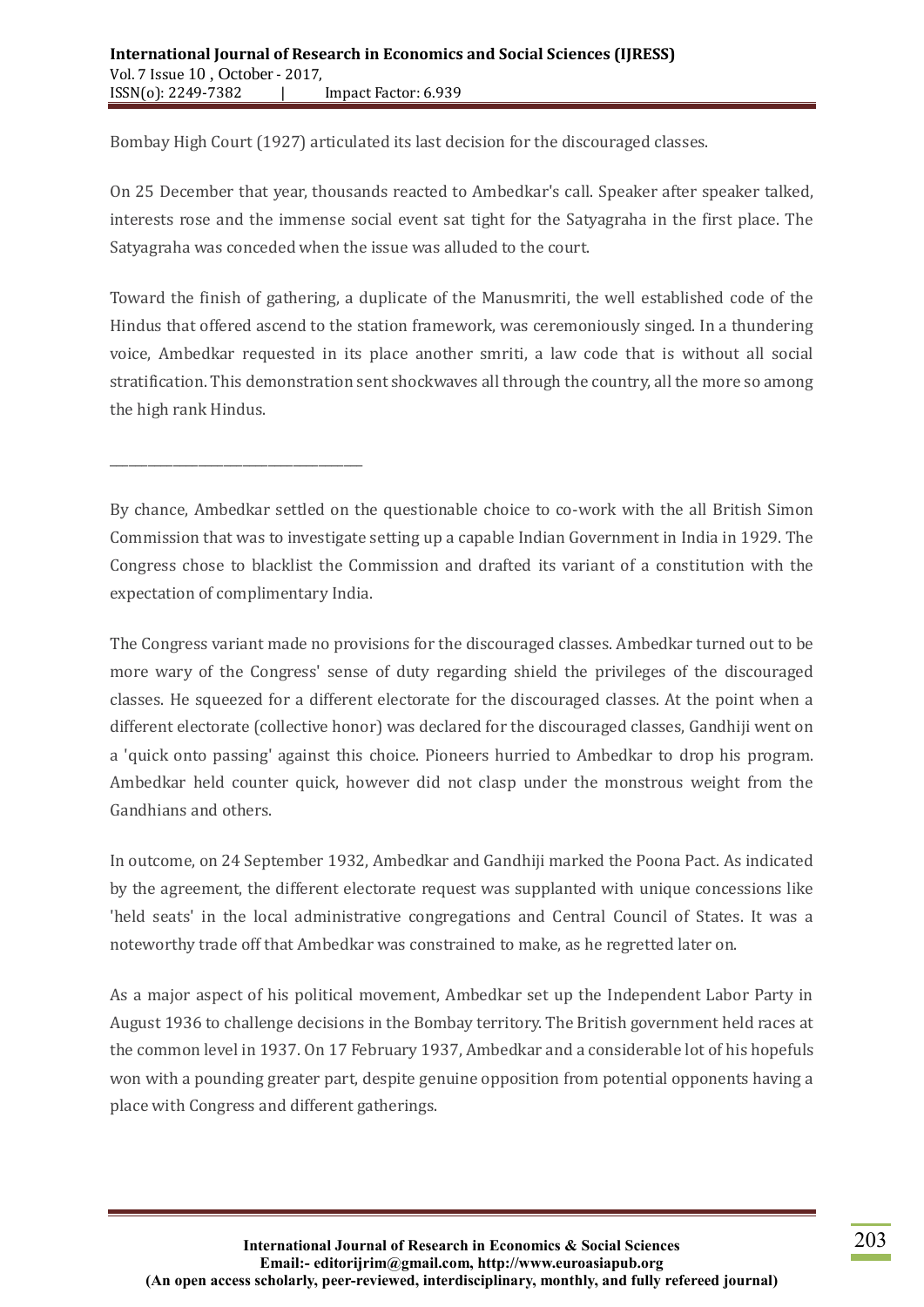\_\_\_\_\_\_\_\_\_\_\_\_\_\_\_\_\_\_\_\_\_\_\_\_\_\_\_\_\_\_\_\_\_\_\_\_\_\_\_\_

Ambedkar additionally acquainted bills in 1937 with annul the khoti arrangement of land residency in the Konkan area, the serfdom of farming occupants and the Mahar watan arrangement of working for the administration as slaves. On 13 October 1935, at a meeting at Nasik, Ambedkar surveyed the advance made on the state of the "untouchables" in the decade since Ambedkar began the disturbance.

Ambedkar proclaimed that their endeavors had not borne the sort of results he had anticipated. He at that point made a sensational interest to the "untouchables" urging them to neglect the Hindu religion and change over to a religion where they would be treated with equity. The country was stunned.

Be that as it may, on the demand of Gandhi and other national pioneers, Ambedkar delayed his choice for a long time, expecting some adjustment in the upper station view of Dalits, yet futile. In May 1956, in no time before his demise, Ambedkar declared that he was grasping Buddhism. With him his significant other and approximately three lakh supporters additionally changed over to the confidence.

Most social reformers amid his period discussed social changes like cancelation of sati, youngster marriage, female child murder, giving training to ladies, accentuation on dowager remarriage, utilization of swadeshi, and so on., rather than basic changes.

As indicated by Ambedkar, the incongruity was that these social reformers were ignorant that these shades of malice were branches of the position structure. Ambedkar's introduction requested the energy of enunciation, as well as the capacity to take a gander at 3,000 years of social oppression in the eye. In his chance, there was a little Dalit working class and the Dalits were not really present as a potential power. Ambedkar proceeded with the power of conviction that more than made up these weaknesses. However, he had the guts to dispatch a campaign without a scholarly base or the sponsorship of a solid white collar class.

Thus, what India required was obliteration of the position framework and not social changes. Second, these shades of malice were absent among Dalits and shudras; subsequently, these changes had nothing for them. As the standing organization influenced Dalits in an unexpected way, Ambedkar needed to end the position framework itself. This should be possible just by scrutinizing the holiness of Hindu holy messages, standardizing between position relational unions and between eating, and destroying the innate brotherhood.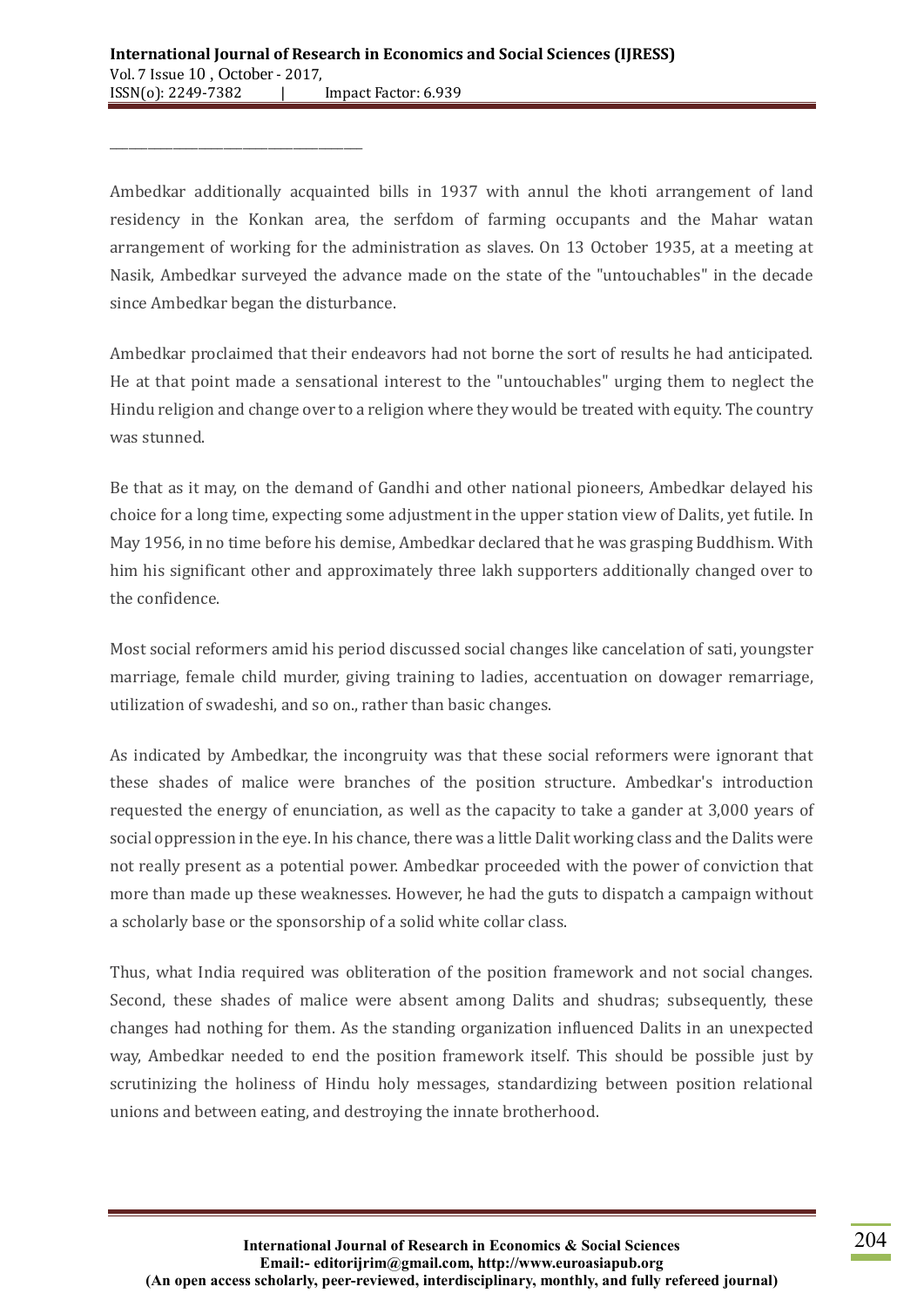Another structure that Ambedkar addressed and needed disassembled was the Indian controlled town framework. He confronted searing feedback for overlooking the town as the unit of organization in the draft Constitution. Why was the Constitution not being raised and based upon the town panchayats? His commentators needed India to contain numerous town governments.

Ambedkar demonstrated the genuine picture of Indian towns to the Constituent Assembly by expressing that Indian towns were without correspondence, freedom and brotherhood, and consequently of popular government. To cite him: It is the very nullification of republic. In the event that it is a republic, it is a republic of touchable, by the touchable and for the touchable.

The republic is a domain of the Hindus over the untouchables', said Ambedkar. That is the reason he argued that the individual ought to be considered as the unit of the Constitution, which was joyfully acknowledged. How might one disregard Ambedkar's commitment towards the country as entire, when 70 for every penny of India's populace still lives in towns?

Ambedkar's real commitment towards reconstituting the Indian social structure was disassembling the various level Indian culture in view of particularistic social characteristics and foundation of parliamentary vote based system. He saw that popular government would guarantee balance, freedom, society, success and satisfaction to basic man. Subsequently, he underlined that social and financial popular governments are sine qua non for an effective political vote based system. However, he advised against pioneers taking a shallow perspective of majority rules system.

He was against treating protected ethical quality, grown-up suffrage and regular races as the most important thing in the world of majority rules system, in light of the fact that even Western scholars had committed a similar error. Parliamentary vote based system fallen in Italy, Germany and Russia in the twentieth century since it couldn't make a legislature of the general population or by the general population; it was delivering administration of the inherited managing class.

Genuine majority rule government, as per Ambedkar, would prompt the overseeing class losing power. His vision is proving to be fruitful today, when one finds the subaltern classes, the Dalits and the Other Backward Classes (OBCs) who have never tasted control, in the passages of energy.

Ambedkar imagined foundation of fairness, social, monetary and political as a trademark as well as a solid approach. He made correspondence of chance a fundamental right. In any case, he was cognizant that in an unequal society, correspondence of chance could prompt further creation of imbalance on the grounds that those gatherings which were at that point ahead in the social stepping stool would dependably have preference.